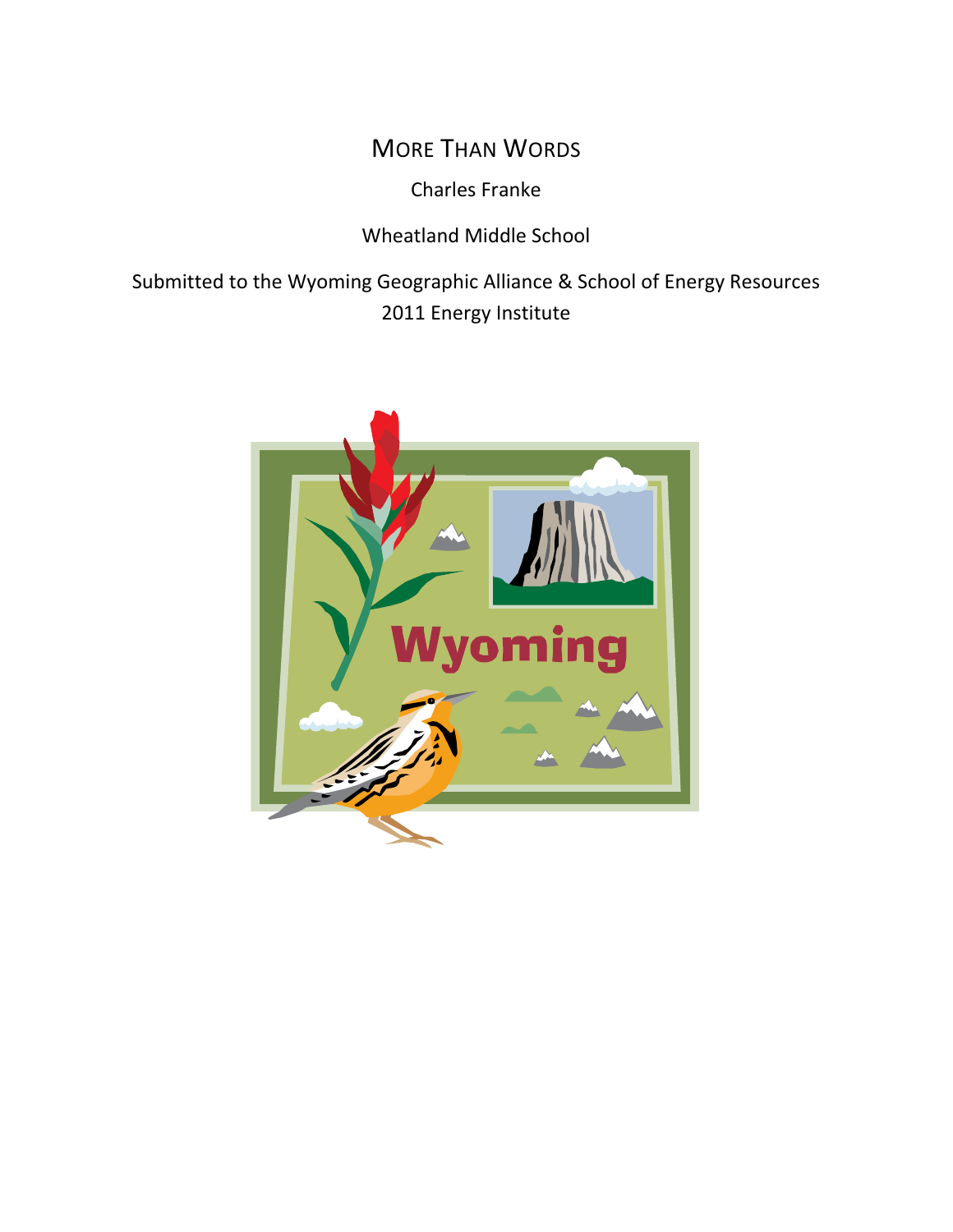# *Overview of Main Idea*

*This lesson introduces the topic of Wyoming's energy resources to sixth grade students. Students will be asked what they know on the topic of Wyoming's energy resources. The main idea is to introduce the students to the key words, locations, and possible negative impacts these resources may bring. The students will have the opportunity to learn new technology creating Wordle word clouds, as well as discover spatial perspective (where something is, and why it is there). The objective is to bring this knowledge to the 12' by 12' Wyoming floor map and chart locations of Wyoming's resources; identify these resources; determine the reserves of these resources; and identify potential harmful effects they may have on the environment. We will conclude the lesson by asking, "of the Wyoming Energy Resources researched, which one is the most efficient producer of energy to meet human needs?"* 

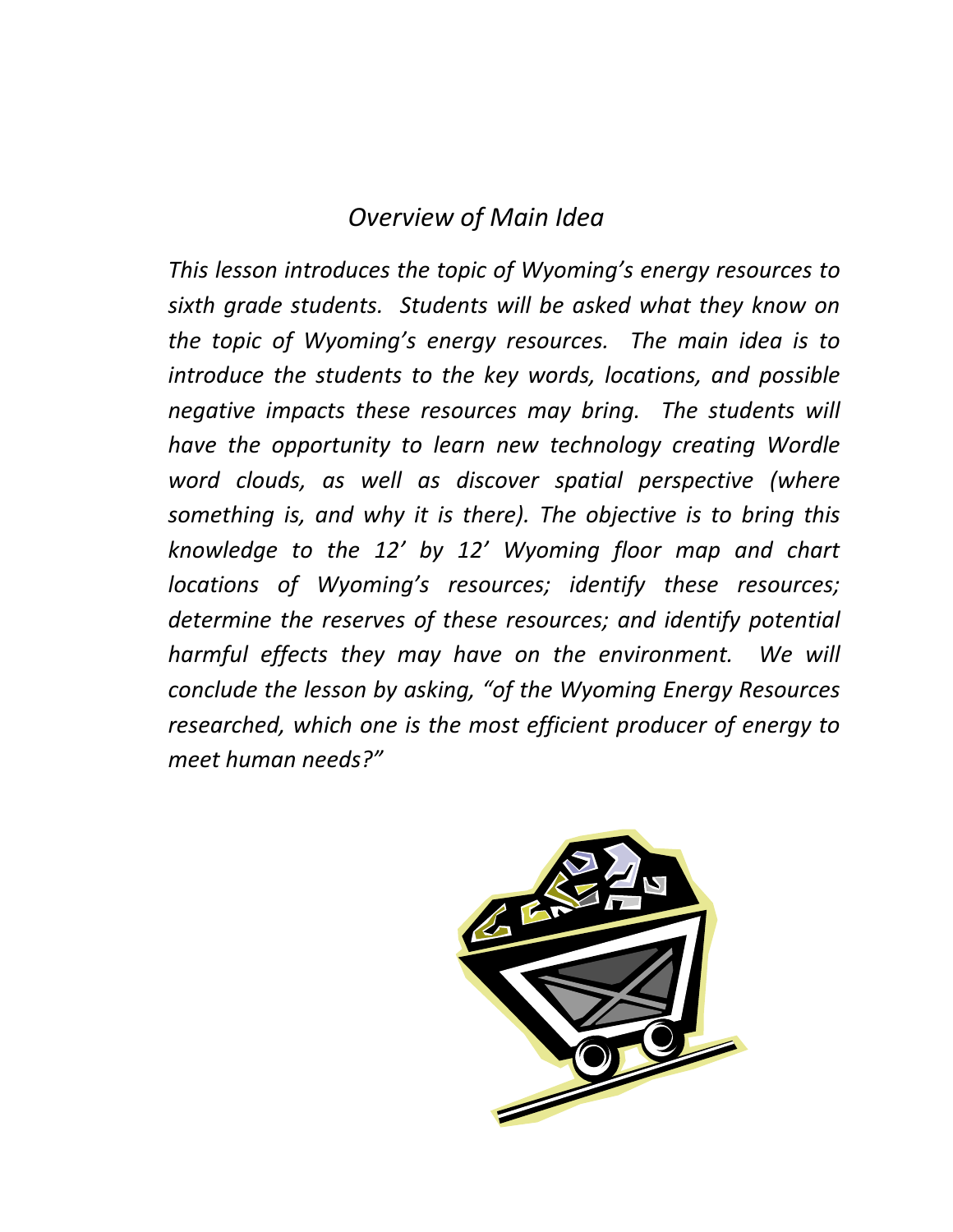# *Teaching Level- 8th Grade*

*Connection to the Curriculum U.S. History, Geography, and Language Arts*

## *Connection to the National Standards*

 *Standard 18*

## *The Uses of Geography*

*How to Apply Geography to Interpret the Present and Plan for the Future*

*The practical applications of geography (along with other aspects of geographic literacy) need to be fostered in all students in preparation for life as the responsible citizens and leaders of tomorrow.*

## *Standard 1*

## *The World in Spatial Terms*

*How to Use Maps and Other Geographic Representations, Tools, and Technologies to Acquire, Process, and Report Information From a Spatial Perspective.*

*Spatial Perspective=Where something is and Why is it There?*

# *Connection to the State Standards*

## *Standard 5*

## *People, Places, and Environments*

*Social studies programs should include experiences that provide for the study of people, places, and environments. In the early grades, young learners draw upon immediate personal experiences as a basis for exploring geographic concepts and skills. They also express interest in things distant and unfamiliar and have concern for the use and abuse of the physical environment. During the middle school years, students relate their personal experiences to happenings in other environmental contexts. Appropriate experiences will encourage increasingly abstract thought as students use data and apply skills in analyzing human behavior in relation to its physical and cultural environment.*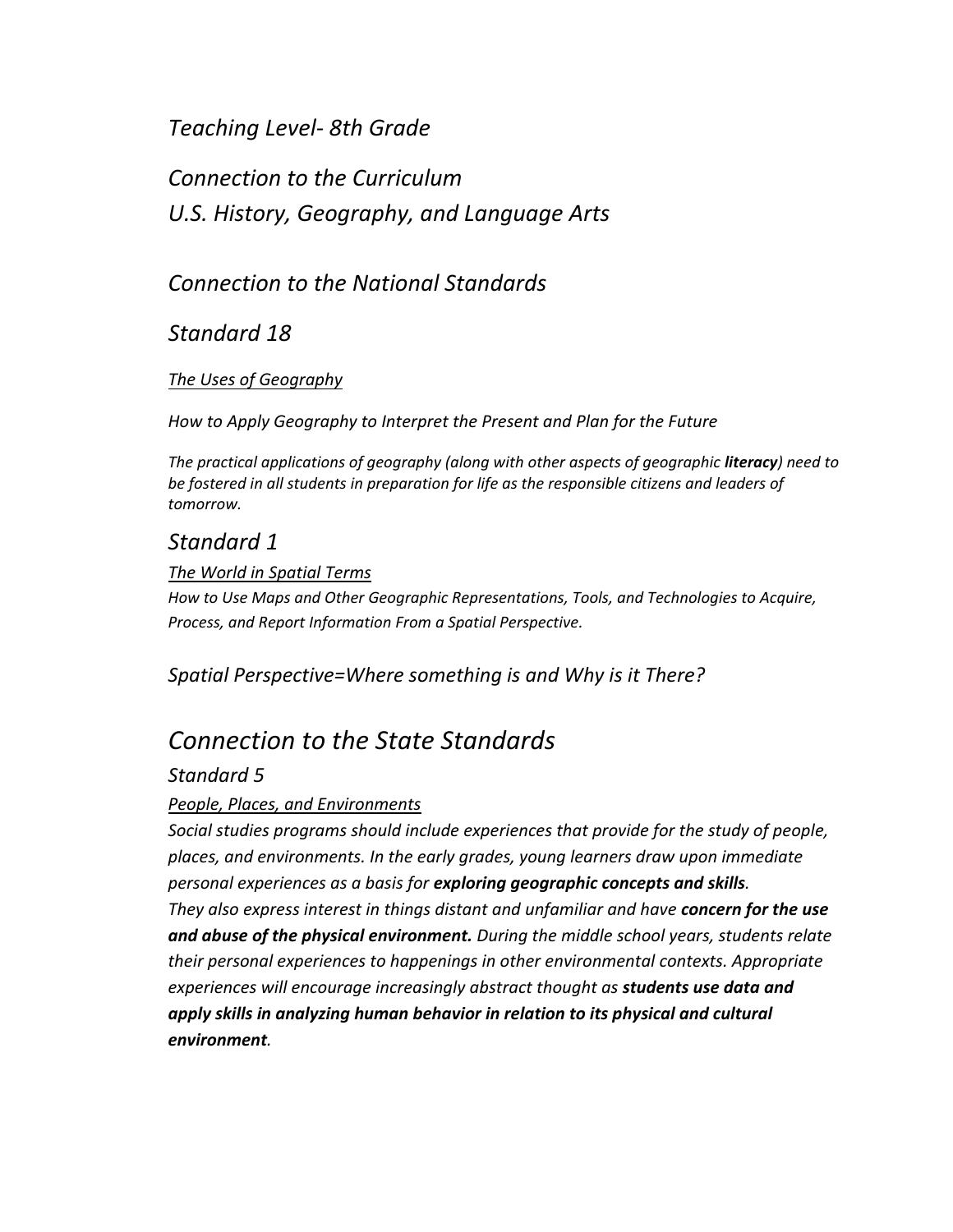# *Time- 1 Week*

# *Materials Required*

*1 Laptop with Internet Access for each student Research Folder Title: Wyoming's Energy Resources Access (permission)to Mr. Franke's Social Studies Teacher Page [http://wms.schoolfusion.us](http://wms.schoolfusion.us/) Classroom Pages/Teacher Pages/8th Core/Mr. Franke's 8th Social Studies Wyoming's Energy Resources Folder Printer Access (color if possible) 12' by 12' Wyoming floor map Writing utensils/paper Jump Drive Wyoming Energy Resource Flag(s)*

## *Objectives, The Students will*

- *brainstorm Wyoming Energy Resource Words*
- *become versed in Wordle to acquire knowledge about the program*
- *practice making a Wordle cloud with the teacher*
- *explain the locations of Wyoming's Energy Resources (Where is it and Why is it There?)*
- *explain the uses of Wyoming's Energy Resources*
- *posit the reserves of Wyoming's Energy Resources*
- *explain any negative effects involving Wyoming's Energy Resources*
- *chart resources and locations on a 12' by 12' Wyoming floor map*
- *posit the most efficient energy resource for human use*
- *present their findings utilizing 12'by 12' Wyoming floor map*
- *define vocabulary words related to their energy resource and teach words to the class using multi-media*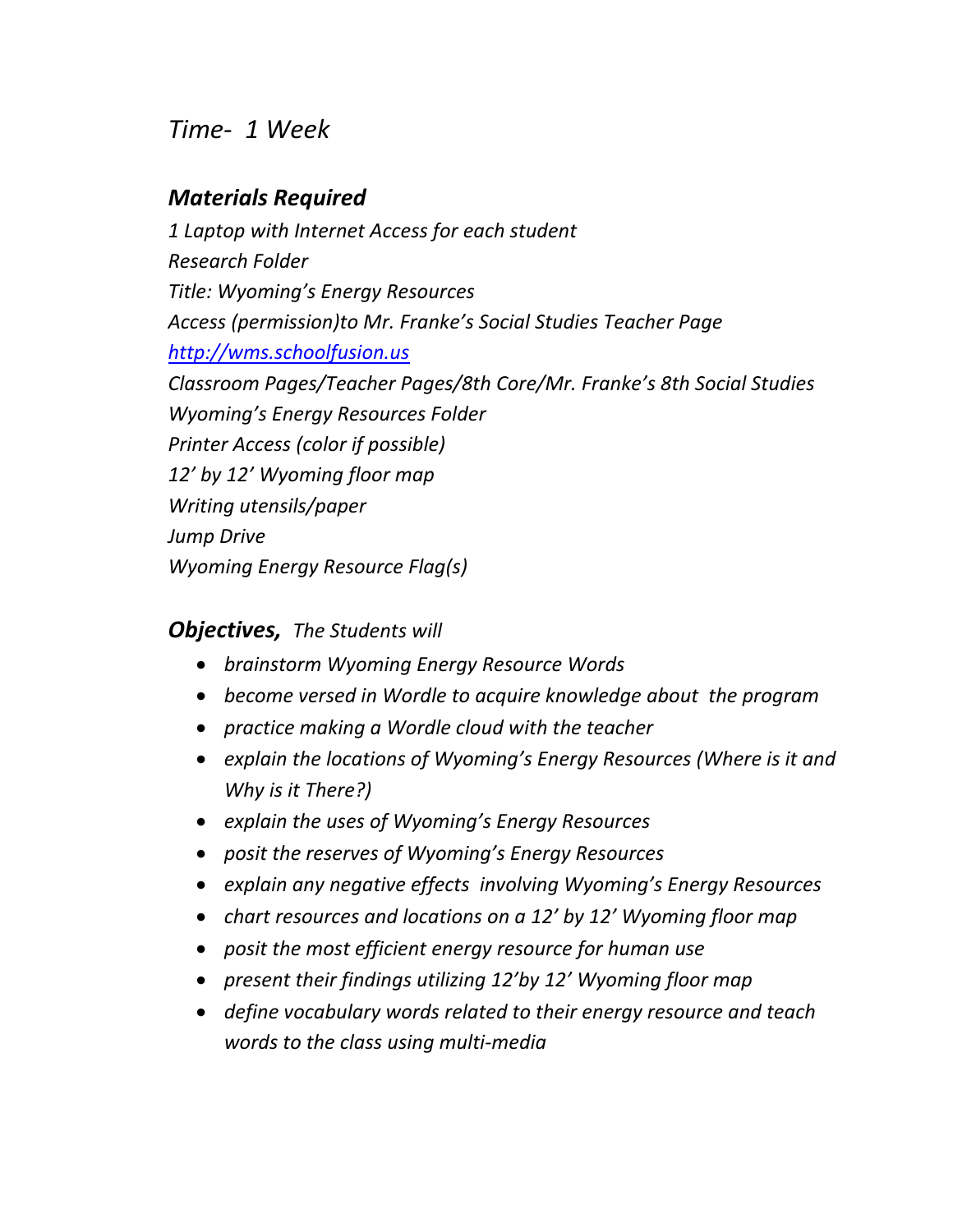# *Geographic Themes or Skills*

- *Developing multimedia techniques such as interactive learning procedures, creating a flexible and creative approach to geographic learning.*
- *Organizing geographic information*
- *Asking geographic questions*
- *Acquiring geographic information*
- *Answering geographic questions*

# *Suggested Procedure*

- *Discuss Assessment*
- *Use Write/Pair/Share Strategy (pre-assess)*
- *For the teacher (A brief tutorial on Wordle)*
- 
- *Open the file in Mr. Franke's webpage to acquire the Wyoming Energy Resources Word List.*
- *Discuss new words added by the teacher.*
- *Create the Wyoming Resource Wordle together.*
- *By clicking randomize,students may choose the Wordle they like best and print it.*
- *Divide the class into groups of 4 (depending on class size).*
- *Groups will receive one of four folders on Mr. Franke's teacher page to complete their research.*
- *Students should delegate the work.*
- *Groups will present their findings using the 12' by 12' Wyoming floor map, their resource flag, and their favorite multi-media (i.e. Powerpoint, Prezi).*

*Conclude the lesson as a class- "of the Wyoming Energy Resources researched, which one is the most efficient producer of energy to meet human needs?"* 

- *Post Assessment- Rubric*
- *Discuss extension- "Beyond Words"*

*generating "word clouds" from text that you provide. The clouds give greater prominence to words that appear more frequently in the source text. You can print them out, or save them to the Wordle gallery. Wordle the Gettysburg Address and ask the students which words Lincoln spoke the most often, simply copy the speech, go into Wordle, click "create your own", paste the speech into the "Paste in a bunch of text" box, click "go" and a Wordle will appear. If you don't like it, click randomize until you find the one you like.* 

*Wordle is a toy for* 

*[www.wordle.net](http://www.wordle.net/)*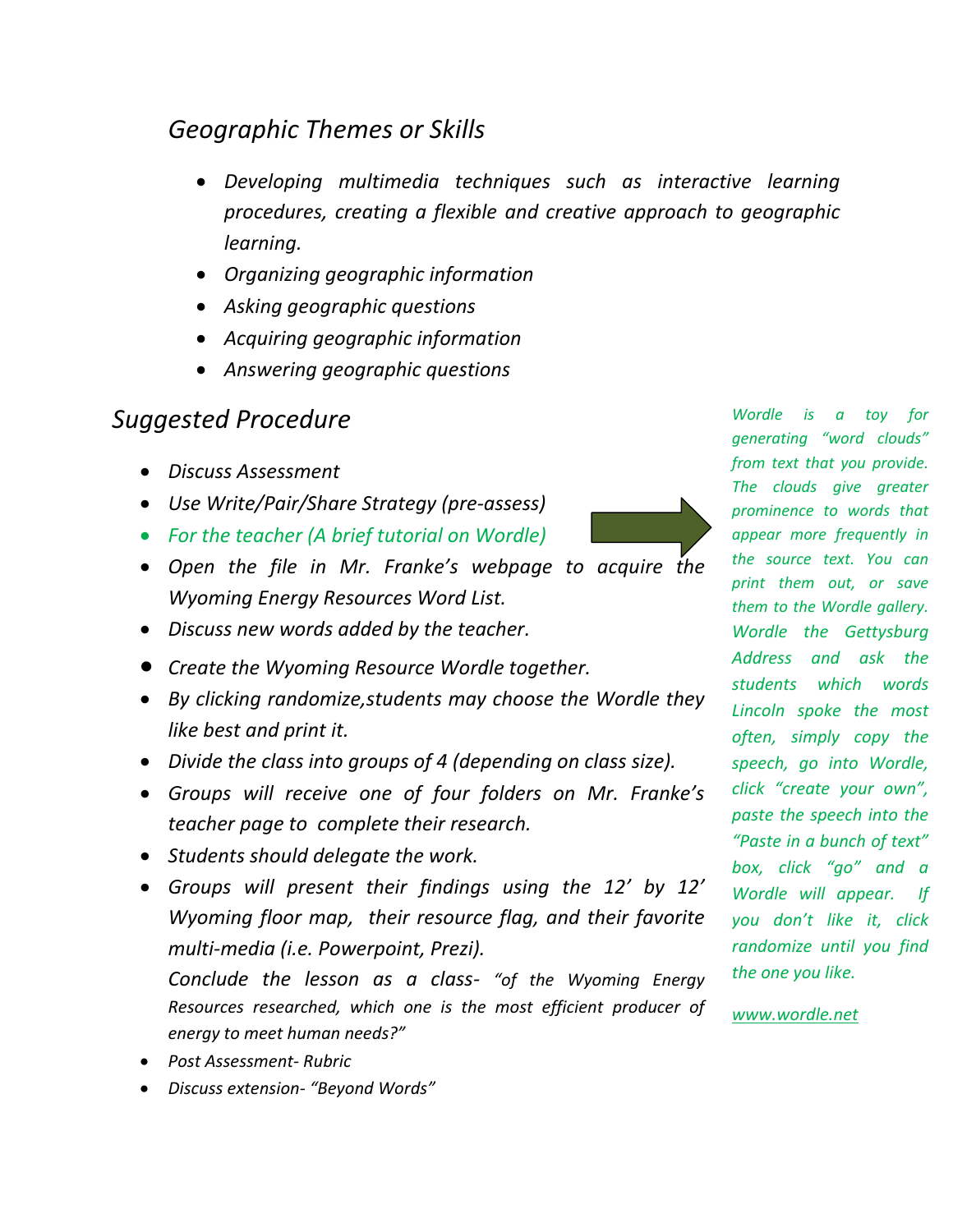## *Opening*

*Discuss with students how they will be assessed, Say to Students:*

*\*The Pre-assessment will be a write-pair-share where we will find some common vocabulary to find out "What we Know" about Wyoming's energy resources. We will create a Wordle word cloud and this is not a high stakes assessment.*

*\*The Post-Assessment is based on a Rubric. The Rubric has 10 categories which you will be scored either 10, 8, 6, or 4. You will be scored individually, not as a group.* 

*I suggest you go ahead and hand out a copy of the Rubric to the students at this point so they can see what is expected of them.* 

*This lesson should begin with about 10 minutes left in class. After you have closed a previous lesson. Because you have to gather words from all three classes.*

*Brainstorm: "When you think of Wyoming Energy, what words come to mind?"* 

*Using a "write-pair-share" strategy, make a list and share aloud. I suggest collecting responses in a Word document projected on the board for each class period. This can be used as a "pre-assessment" around Wyoming Energy.* 

### *The next day…*

*All students should be seated at a laptop computer. Overnight, I have compiled a list of all three classes' energy words, typed them as many times as they were mentioned because in Wordle, the more frequent a word appears, the larger it becomes, and I have placed them on a Word document on my teacher page [\(http://wms.schoolfusion.us\)](http://wms.schoolfusion.us/). I have added words to the list that I thought should be there that the students did not mention. I will introduce these words too.*

*I suggest the students watch and follow the teacher and together have some fun and create a Wordle word cloud.* 

*Have the students open the Word document entitled Wyoming Energy Resources. Talk about the words and how many of them look familiar to them; talk about the new words as well.*

*Have the students minimize the Word document and type [www.wordle.net](http://www.wordle.net/) into their browser; press enter. You should find Wordle, Beautiful Word Clouds (click on that). Make sure all students are there. Students should be watching the teacher as well as trying it themselves.* 

*Have the students bring up the Word doc again. Have the students add their first names to the list of words.* 

*Now, show the students how to copy all of the words. An easy way is to shade all the words and do a simple Ctrl C. Bring up Wordle and Paste (Ctrl V) the words into the "Paste a bunch of text" box. Click Go and see what happens. Be sure you are demonstrating this with the kids while they are creating their Wordles.*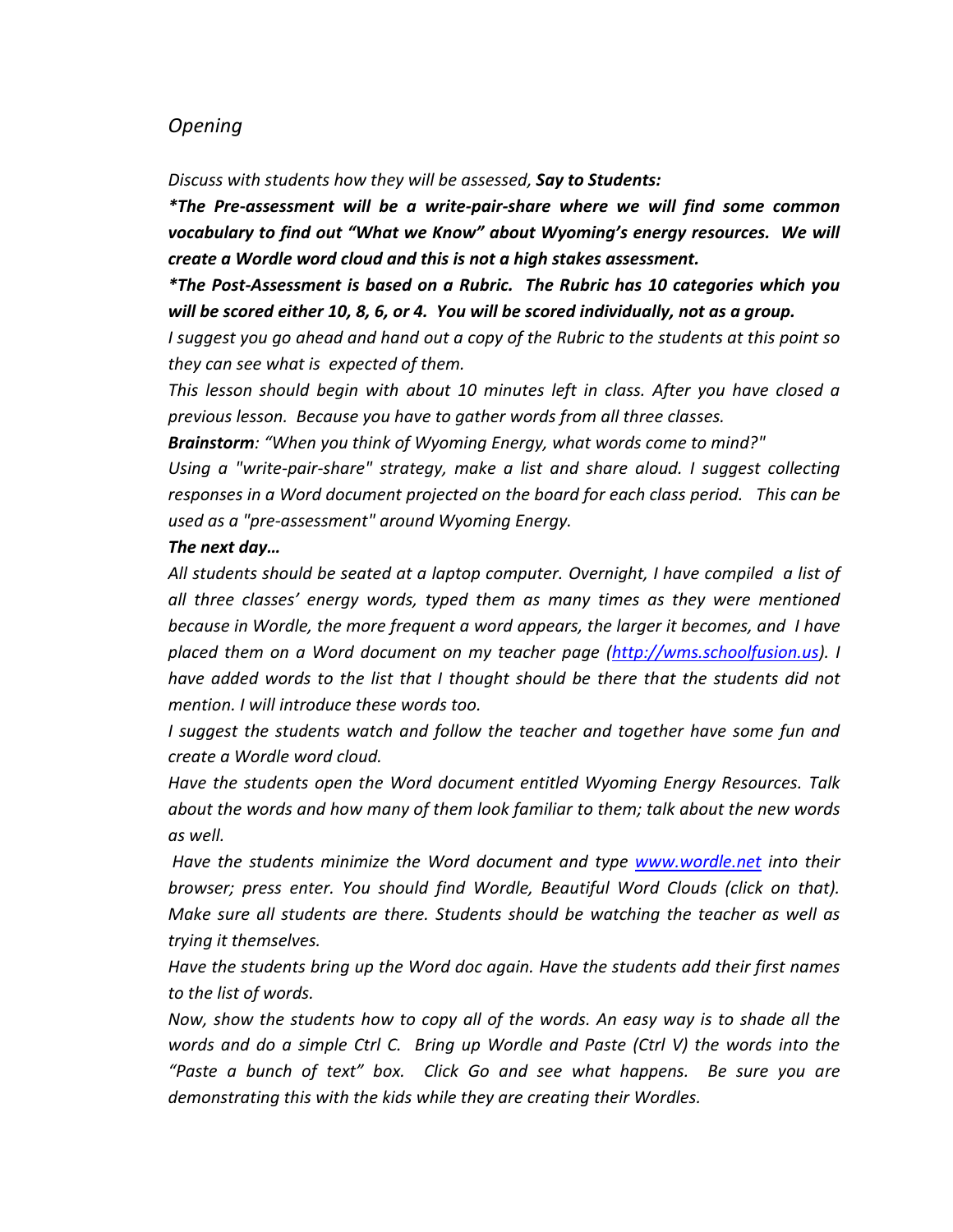*If you don't like your Wordle, click randomize until you find one you like.* 

*Show the students your Wordle on the Projection*

*Have the students print their Wordles; it makes a nice list of common words that they will be seeing and hearing, and we will also be posting our Wordles on the large bulletin board in the hallway to pique interest in Wordle. Afterall, the students' names are on the Wordles, how cool is that?*

*Copying all of that text into a Wordle, you will find the common vocabulary as the more times a word is entered into Wordle, the larger it becomes.*

## *Development/Procedure*

*Once the opening is complete and the Wordles have been printed or saved to the gallery, divide the class into 4 color groups; blue, orange, red, green.*

*Groups will have access to 1 of 4 research folders on Mr. Franke's teacher page entitled "Wyoming's Energy Resources". Each group will be assigned one folder. They are labeled by color.*

## *How to get there?*

## *[http://platte.wms.schoolfusion.us](http://platte.wms.schoolfusion.us/)*

*Classroom Pages/Teacher Pages/8th Core/Mr. Franke's 8th Grade Social Studies Using 4 laptops per group, students should open their folder and begin their research.*

- *1. The requirement is to complete all of the tasks in the folder. When presenting your lesson, the work on your jump drive or your Prezi will be projected on the wall as a supplement to the 12' by 12' Wyoming floor map.*
- *2. All of the research should be nicely organized in Word or Powerpoint or Prezi. The work should be in presentation quality and saved on a jump drive (unless using a Prezi). Presentations must include the folder questions themselves with their answers, pictures of resources, locations, landmarks, wildlife, etc.*
- *3. Students must utilize the 12' by 12' Wyoming floor map when determining the location of their energy resources. These will be determined by using a flag(s); be prepared to locate landmarks or absolute locations.*
- *4. Students will define vocabulary words that relate to their resource during their presentation. The vocabulary will be on the multi-media projection along with a definition and a picture.*
- *5. After all of the research is complete, the students will create a small flag(s) with a picture of their energy resource on it.*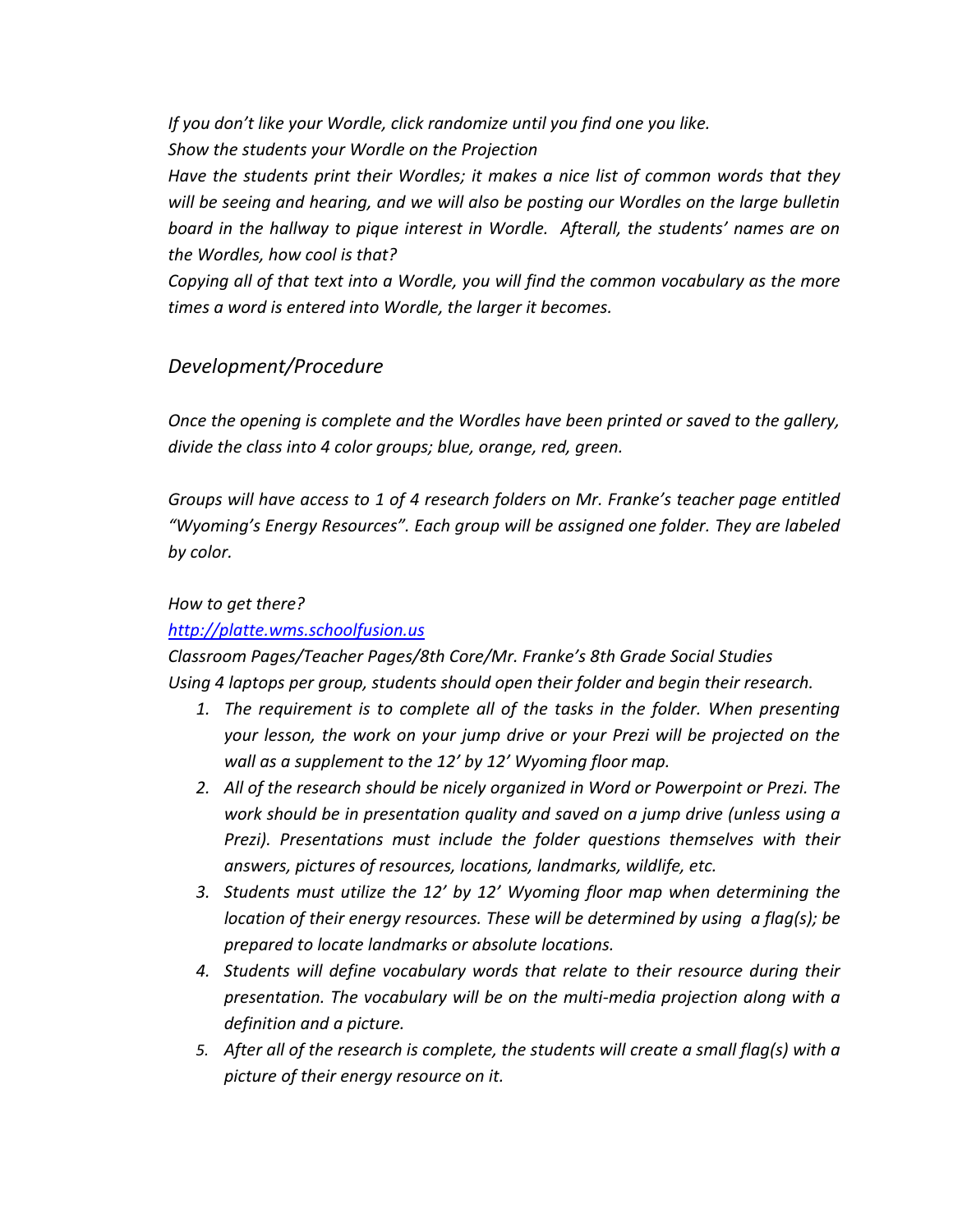- *6. Students now present their findings making sure they fulfill all of the tasks in the folders.*
- *7. Maximum time for presentations = 25 minutes*



| <b>Energy Resource: Coal</b>                                             |  |  |  |  |
|--------------------------------------------------------------------------|--|--|--|--|
| What is your resource?                                                   |  |  |  |  |
| Where is your resource located?                                          |  |  |  |  |
| Why is the resource located there?                                       |  |  |  |  |
| What uses does you resource have?                                        |  |  |  |  |
| Is your resource finite? If so, how much is<br>left?                     |  |  |  |  |
| Is your resource renewable? If so, how<br>efficient is it?               |  |  |  |  |
| Are there any negative impacts when<br>producing your resource?          |  |  |  |  |
| Is your resource an efficient producer of<br>energy?                     |  |  |  |  |
| Words to define and teach:                                               |  |  |  |  |
| field powerplant reclamation reserve<br>production extract import export |  |  |  |  |
| Think about:                                                             |  |  |  |  |
| www.Reference.com                                                        |  |  |  |  |
| http://www.wsgs.uwyo.edu/coalweb/                                        |  |  |  |  |
| http://www.wma-<br>minelife.com/coal/coalhome.html                       |  |  |  |  |
| http://www.rootsweb.ancestry.com/~wy<br>mining/                          |  |  |  |  |
| http://www.freeworldmaps.net/united-<br>states/wyoming/map.html          |  |  |  |  |
|                                                                          |  |  |  |  |



*Blue Team Orange Team*

Energy Resource: Oil

What is your resource?

Where is your resource located?

Why is the resource located there?

What uses does you resource have?

Is your resource finite? If so, how much is left?

Is your resource renewable? If so, how efficient is it?

Are there any negative impacts when producing your resource?

Is your resource an efficient producer of energy?

Words to define and teach

strike well miner pipeline rig fracking refinery DallasDome

Think about:

[www.Reference.com](http://www.reference.com/)

[http://sites.google.com/site/petroleum](http://sites.google.com/site/petroleumhistoryresources/Home/wyoming-oil-pioneers) [historyresources/Home/wyoming-oil](http://sites.google.com/site/petroleumhistoryresources/Home/wyoming-oil-pioneers)[pioneers](http://sites.google.com/site/petroleumhistoryresources/Home/wyoming-oil-pioneers)

[http://wyoming.hometownlocator.com](http://wyoming.hometownlocator.com/features/cultural,class,oilfield.cfm) [/features/cultural,class,oilfield.cfm](http://wyoming.hometownlocator.com/features/cultural,class,oilfield.cfm)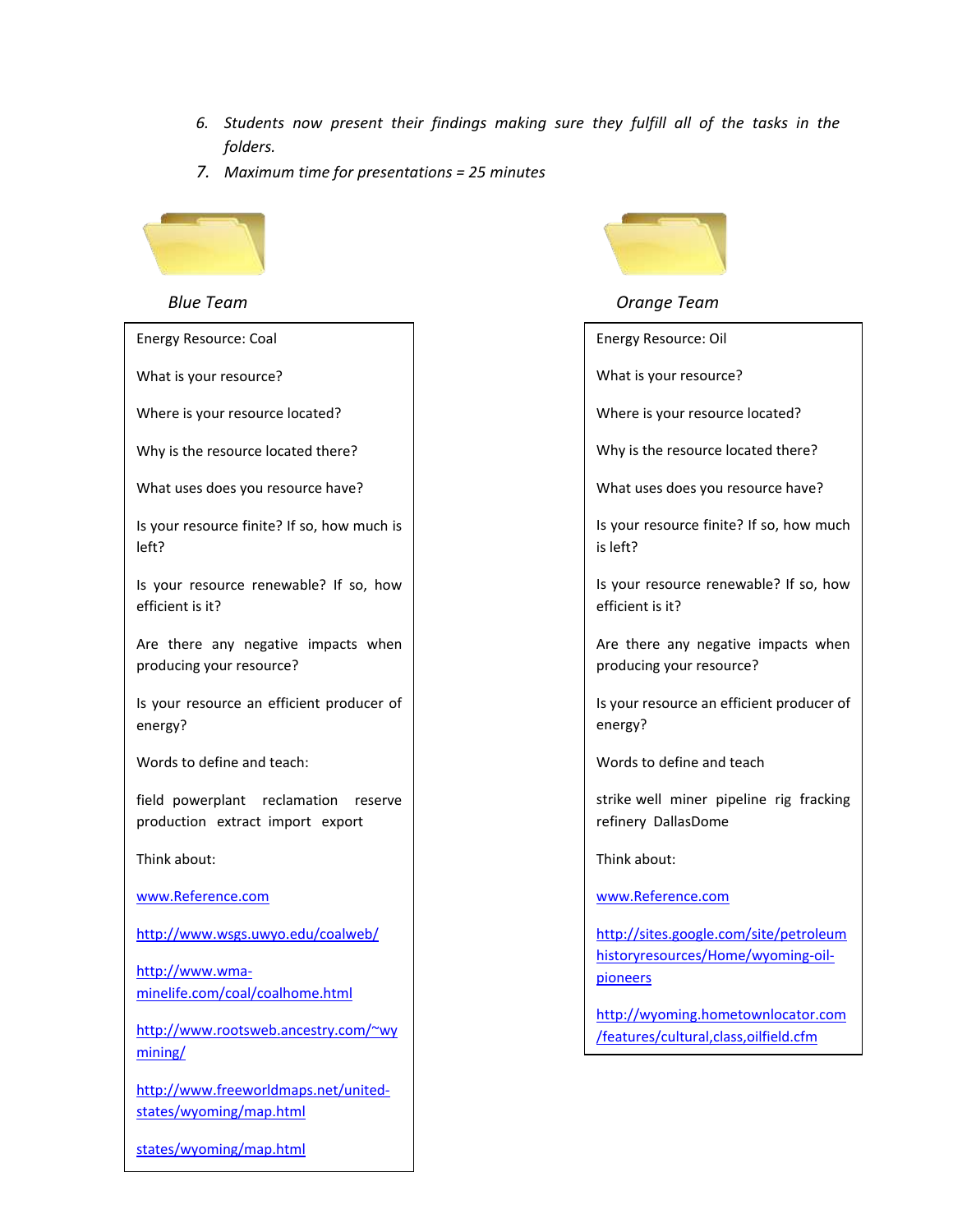

Energy Resource: Natural Gas

What is your resource?

Where is your resource located?

Why is the resource located there?

What uses does you resource have?

Is your resource finite? If so, how much is left?

Is your resource renewable? If so, how efficient is it?

Are there any negative impacts when producing your resource?

Is your resource an efficient producer of energy?

Words to define and teach:

energy exploration mine hydrocarbons methane petroleum finite fossilfuel

Think about:

[www.reference.com](http://www.reference.com/)

[http://www.freeworldmaps.net/united](http://www.freeworldmaps.net/united-states/wyoming/map.html)[states/wyoming/map.html](http://www.freeworldmaps.net/united-states/wyoming/map.html)

[http://www.propublica.org/article/slides](http://www.propublica.org/article/slideshow-wyomings-natural-gas-fields-1117) [how-wyomings-natural-gas-fields-1117](http://www.propublica.org/article/slideshow-wyomings-natural-gas-fields-1117)

[http://digitalcommons.unl.edu/cgi/viewc](http://digitalcommons.unl.edu/cgi/viewcontent.cgi?article=1004&context=usblmpub&sei-redir=1#search=%22negative%20effects%20natural%20gas%20Wyoming%22) [ontent.cgi?article=1004&context=usblmp](http://digitalcommons.unl.edu/cgi/viewcontent.cgi?article=1004&context=usblmpub&sei-redir=1#search=%22negative%20effects%20natural%20gas%20Wyoming%22) [ub&sei-](http://digitalcommons.unl.edu/cgi/viewcontent.cgi?article=1004&context=usblmpub&sei-redir=1#search=%22negative%20effects%20natural%20gas%20Wyoming%22)

[redir=1#search=%22negative%20effects%](http://digitalcommons.unl.edu/cgi/viewcontent.cgi?article=1004&context=usblmpub&sei-redir=1#search=%22negative%20effects%20natural%20gas%20Wyoming%22) [20natural%20gas%20Wyoming%22](http://digitalcommons.unl.edu/cgi/viewcontent.cgi?article=1004&context=usblmpub&sei-redir=1#search=%22negative%20effects%20natural%20gas%20Wyoming%22)

[http://www.google.com/imgres?q=natur](http://www.google.com/imgres?q=natural+gas+map+of+wyoming&um=1&hl=en&sa=G&tbm=isch&tbnid=wX7jD1_c8y2PgM:&imgrefurl=http://www.tetonscience.org/index.cfm%3Fid%3Dcrc-projects-airquality-research&docid=gSanLZprp9AasM&w=1632&h=1056&ei=c05tTsWaCcP-sQLhw62xBA&zoom=1&biw=1024&bih=562&iact=rc&dur=390&page=1&tbnh=122) [al+gas+map+of+wyoming&um=1&hl=en&](http://www.google.com/imgres?q=natural+gas+map+of+wyoming&um=1&hl=en&sa=G&tbm=isch&tbnid=wX7jD1_c8y2PgM:&imgrefurl=http://www.tetonscience.org/index.cfm%3Fid%3Dcrc-projects-airquality-research&docid=gSanLZprp9AasM&w=1632&h=1056&ei=c05tTsWaCcP-sQLhw62xBA&zoom=1&biw=1024&bih=562&iact=rc&dur=390&page=1&tbnh=122) [sa=G&tbm=isch&tbnid=wX7jD1\\_c8y2PgM](http://www.google.com/imgres?q=natural+gas+map+of+wyoming&um=1&hl=en&sa=G&tbm=isch&tbnid=wX7jD1_c8y2PgM:&imgrefurl=http://www.tetonscience.org/index.cfm%3Fid%3Dcrc-projects-airquality-research&docid=gSanLZprp9AasM&w=1632&h=1056&ei=c05tTsWaCcP-sQLhw62xBA&zoom=1&biw=1024&bih=562&iact=rc&dur=390&page=1&tbnh=122) [:&imgrefurl=http://www.tetonscience.or](http://www.google.com/imgres?q=natural+gas+map+of+wyoming&um=1&hl=en&sa=G&tbm=isch&tbnid=wX7jD1_c8y2PgM:&imgrefurl=http://www.tetonscience.org/index.cfm%3Fid%3Dcrc-projects-airquality-research&docid=gSanLZprp9AasM&w=1632&h=1056&ei=c05tTsWaCcP-sQLhw62xBA&zoom=1&biw=1024&bih=562&iact=rc&dur=390&page=1&tbnh=122) [g/index.cfm%3Fid%3Dcrc-projects](http://www.google.com/imgres?q=natural+gas+map+of+wyoming&um=1&hl=en&sa=G&tbm=isch&tbnid=wX7jD1_c8y2PgM:&imgrefurl=http://www.tetonscience.org/index.cfm%3Fid%3Dcrc-projects-airquality-research&docid=gSanLZprp9AasM&w=1632&h=1056&ei=c05tTsWaCcP-sQLhw62xBA&zoom=1&biw=1024&bih=562&iact=rc&dur=390&page=1&tbnh=122)[airquality](http://www.google.com/imgres?q=natural+gas+map+of+wyoming&um=1&hl=en&sa=G&tbm=isch&tbnid=wX7jD1_c8y2PgM:&imgrefurl=http://www.tetonscience.org/index.cfm%3Fid%3Dcrc-projects-airquality-research&docid=gSanLZprp9AasM&w=1632&h=1056&ei=c05tTsWaCcP-sQLhw62xBA&zoom=1&biw=1024&bih=562&iact=rc&dur=390&page=1&tbnh=122)[research&docid=gSanLZprp9AasM&w=16](http://www.google.com/imgres?q=natural+gas+map+of+wyoming&um=1&hl=en&sa=G&tbm=isch&tbnid=wX7jD1_c8y2PgM:&imgrefurl=http://www.tetonscience.org/index.cfm%3Fid%3Dcrc-projects-airquality-research&docid=gSanLZprp9AasM&w=1632&h=1056&ei=c05tTsWaCcP-sQLhw62xBA&zoom=1&biw=1024&bih=562&iact=rc&dur=390&page=1&tbnh=122) [32&h=1056&ei=c05tTsWaCcP](http://www.google.com/imgres?q=natural+gas+map+of+wyoming&um=1&hl=en&sa=G&tbm=isch&tbnid=wX7jD1_c8y2PgM:&imgrefurl=http://www.tetonscience.org/index.cfm%3Fid%3Dcrc-projects-airquality-research&docid=gSanLZprp9AasM&w=1632&h=1056&ei=c05tTsWaCcP-sQLhw62xBA&zoom=1&biw=1024&bih=562&iact=rc&dur=390&page=1&tbnh=122)[sQLhw62xBA&zoom=1&biw=1024&bih=5](http://www.google.com/imgres?q=natural+gas+map+of+wyoming&um=1&hl=en&sa=G&tbm=isch&tbnid=wX7jD1_c8y2PgM:&imgrefurl=http://www.tetonscience.org/index.cfm%3Fid%3Dcrc-projects-airquality-research&docid=gSanLZprp9AasM&w=1632&h=1056&ei=c05tTsWaCcP-sQLhw62xBA&zoom=1&biw=1024&bih=562&iact=rc&dur=390&page=1&tbnh=122)

[62&iact=rc&dur=390&page=1&tbnh=122](http://www.google.com/imgres?q=natural+gas+map+of+wyoming&um=1&hl=en&sa=G&tbm=isch&tbnid=wX7jD1_c8y2PgM:&imgrefurl=http://www.tetonscience.org/index.cfm%3Fid%3Dcrc-projects-airquality-research&docid=gSanLZprp9AasM&w=1632&h=1056&ei=c05tTsWaCcP-sQLhw62xBA&zoom=1&biw=1024&bih=562&iact=rc&dur=390&page=1&tbnh=122)



#### *Red Team Green Team*

Energy Resource: Wind

What is your resource?

Where is your resource located?

Why is the resource located there?

What uses does you resource have?

Is your resource finite? If so, how much is left?

Is your resource renewable? If so, how efficient is it?

Are there any negative impacts when producing your resource?

Is your resource an efficient producer of energy?

Words to define and teach:

turbine transmission wildlife WindFarm conservation renewable reliable potential

Think about:

[www.reference.com](http://www.reference.com/)

[http://www.windpoweringamerica.gov/](http://www.windpoweringamerica.gov/maps_template.asp?stateab=wy) [maps\\_template.asp?stateab=wy](http://www.windpoweringamerica.gov/maps_template.asp?stateab=wy)

[http://www.usda.gov/oce/forum/2009\\_S](http://www.usda.gov/oce/forum/2009_Speeches/Presentations/Stumbough.pdf) [peeches/Presentations/Stumbough.pdf](http://www.usda.gov/oce/forum/2009_Speeches/Presentations/Stumbough.pdf)

[http://windeis.anl.gov/guide/basics/inde](http://windeis.anl.gov/guide/basics/index.cfm) [x.cfm](http://windeis.anl.gov/guide/basics/index.cfm)

[http://www.freeworldmaps.net/united](http://www.freeworldmaps.net/united-states/wyoming/map.html)[states/wyoming/map.html](http://www.freeworldmaps.net/united-states/wyoming/map.html)

[http://www.savewesternny.org/environ](http://www.savewesternny.org/environment.html) [ment.html](http://www.savewesternny.org/environment.html)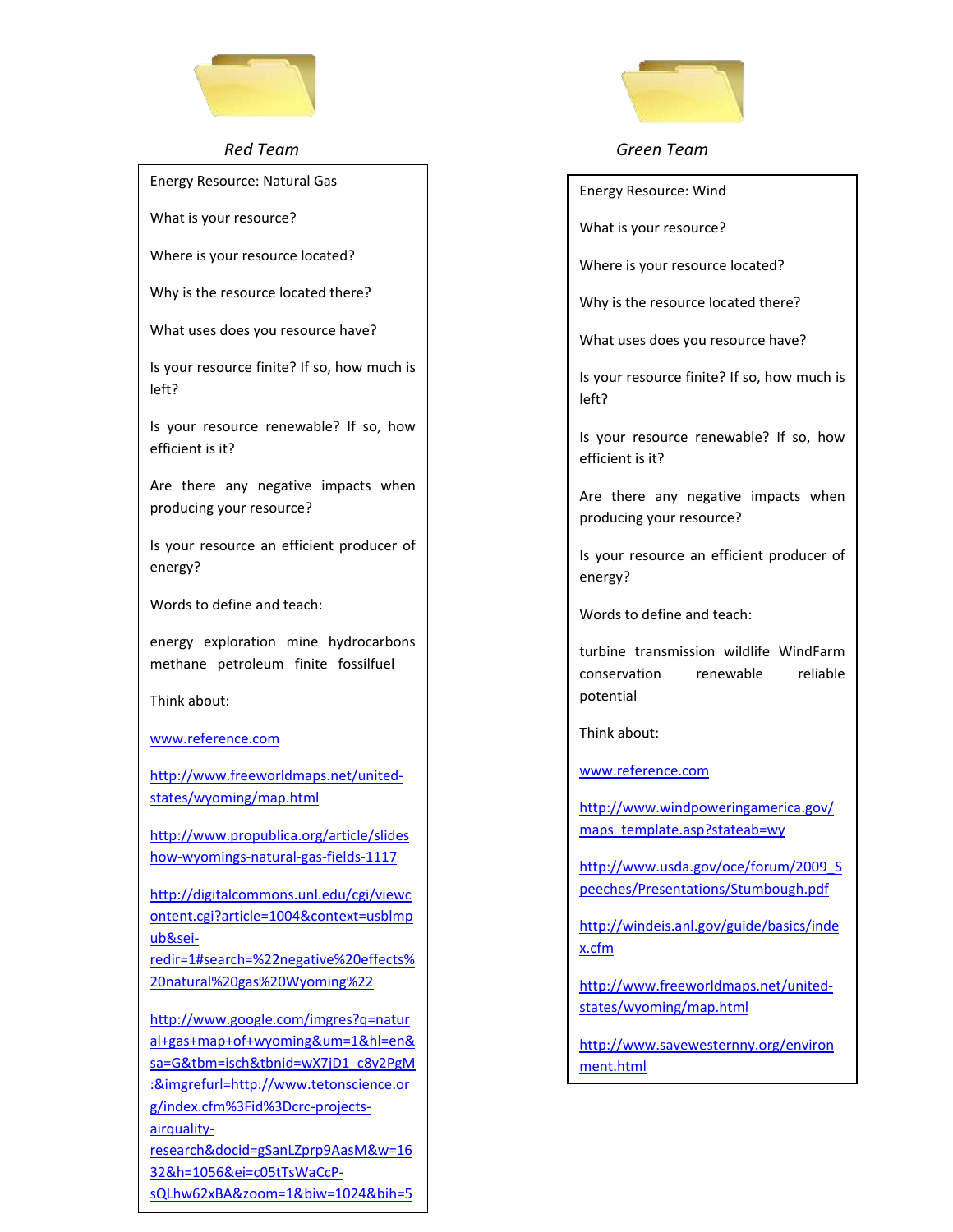# *Closing or Concluding the Lesson*

*After all classes have presented on the 12' by 12' Wyoming floor map, I suggest celebrating by inviting the school board up for a presentation. They can come to us or we can go to them at the next scheduled meeting (although it might be hard fitting the Wyoming map into the board room). I think recognizing students is a good thing and a great opportunity to show off the big map. Students will also post their cool Wordle clouds on the big hallway board to recognize their work as well as to pique interest of other students as to Wordle. At the conclusion of the lesson, the students will have all of their work saved on their file as well as on their jump drive for any future enrichments. Since we began the lesson asking, "When you think of Wyoming Energy, what words come to mind?" We can close the lesson by asking, "of the Wyoming Energy Resources you researched, which one is the most efficient producer of energy to meet human needs? Explain" Take a class vote and determine a winner.*

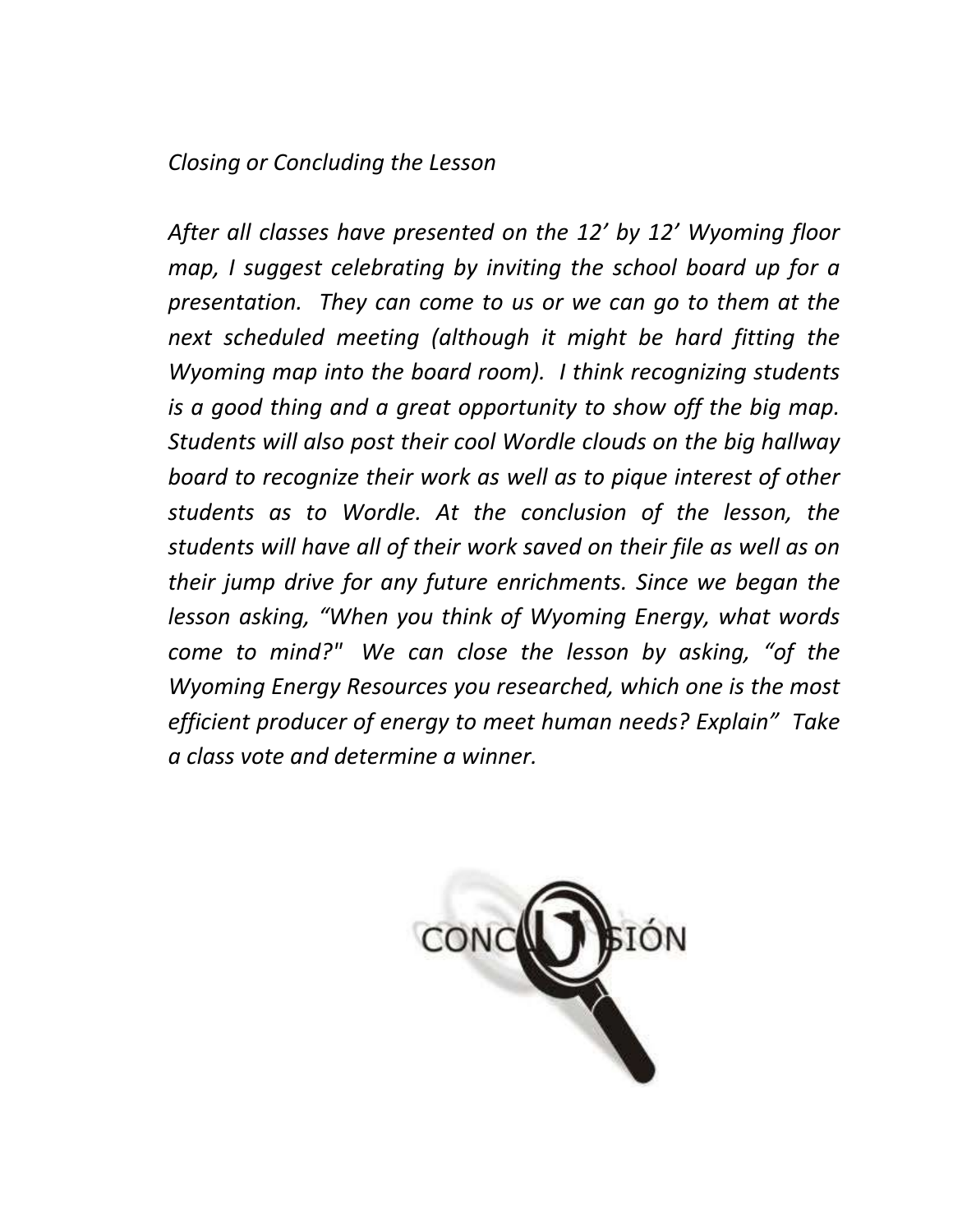# *Assessment of Student Learning*

## *Pre-Assessment*

*Assessing a group's ability to identify big ideas in a domain can be done with word clouds. The word clouds show which words appear more frequently in the original text by making them bigger in a collection of words on a page as shown in the example below .Once the word cloud is made you can manipulate it in a number of ways to make really attractive graphics. The result could be a visual representation of which words a group agrees on as important because they appear more frequently than less important ideas. In this case, we identified common words dealing with Wyoming's Energy Resources as a "What do you Know" tool.*



## *Post-Assessment*

*The lesson will be assessed using a Rubric. The students have seen the Rubric and should know what is expected of them. The Rubric has 10 categories based on the presentation, the work on the 12' by 12' Wyoming floor map, the requirements of the lesson, as well as the workload.*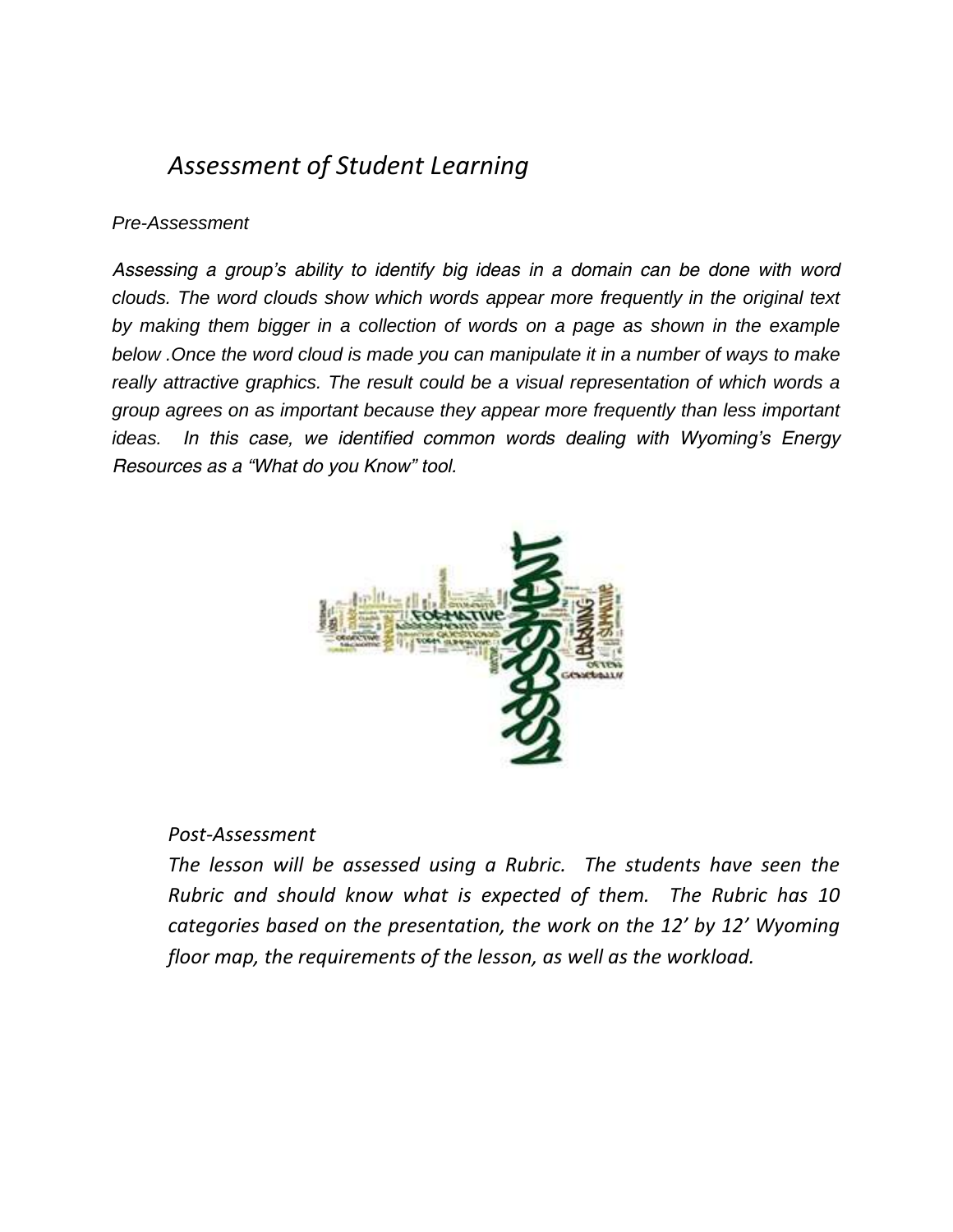#### Teacher Name: **Mr. Franke**

Student Name:

| <b>CATEGORY</b>                                 | 10                                                                                                                | 8                                                                                                                           | $\overline{7}$                                                                                                                         | 5                                                                                                                             |
|-------------------------------------------------|-------------------------------------------------------------------------------------------------------------------|-----------------------------------------------------------------------------------------------------------------------------|----------------------------------------------------------------------------------------------------------------------------------------|-------------------------------------------------------------------------------------------------------------------------------|
| <b>Requirements</b>                             | All requirements are met<br>and exceeded.                                                                         | All requirements are met.                                                                                                   | One requirement was not<br>completely met.                                                                                             | More than one<br>requirement was not<br>completely met.                                                                       |
| Organization                                    | Content is well organized<br>using headings or bulleted<br>lists to group related<br>material.                    | Uses headings or bulleted<br>lists to organize, but the<br>overall organization of<br>topics appears flawed.                | Content is logically organized for<br>the most part.                                                                                   | There was no clear or<br>logical organizational<br>structure, just lots of facts.                                             |
| Workload                                        | The workload is divided<br>and shared equally by all<br>team members.                                             | The workload is divided<br>and shared fairly by all<br>team members, though<br>workloads may vary from<br>person to person. | The workload was divided, but<br>one person in the group is viewed<br>as not doing his/her fair share of<br>the work.                  | The workload was not<br>divided OR several people<br>in the group are viewed as<br>not doing their fair share<br>of the work. |
| Content                                         | Covers topic in-depth with<br>details and examples.<br>Subject knowledge is<br>excellent.                         | Includes essential<br>knowledge about the<br>topic. Subject knowledge<br>appears to be good.                                | Includes essential information<br>about the topic but there are 1-2<br>factual errors.                                                 | Content is minimal OR<br>there are several factual<br>errors.                                                                 |
| <b>Attractiveness</b>                           | Makes excellent use of<br>font, color, graphics,<br>effects, etc. to enhance<br>the presentation.                 | Makes good use of font,<br>color, graphics, effects,<br>etc. to enhance to<br>presentation.                                 | Makes use of font, color,<br>graphics, effects, etc. but<br>occasionally these detract from<br>the presentation content.               | Use of font, color,<br>graphics, effects etc. but<br>these often distract from<br>the presentation content.                   |
| 12ft by 12ft Wyoming<br>floor map               | Identifies all locations and<br>landmarks where energy<br>resource is found.                                      | Identifies most locations<br>and landmarks where<br>energy resource is found.                                               | Has some idea where locations<br>and landmarks of energy<br>resources are found but is<br>unsure.                                      | Clearly struggles to<br>identify locations and<br>landmarks of energy<br>resources.                                           |
| Wordle                                          | Follows all directions and<br>participates in write-pair-<br>share activity. Completes<br>and prints a Wordle     | Follows directions and<br>participates somewhat in<br>write-pair-share activity.<br>Wordle has misspelled<br>words.         | Somewhat follows along with the<br>teacher and participates in pre-<br>assessment. Several misspelled<br>words and Wordle not printed. | Does not follow along<br>with teacher. Does not<br>open Word doc nor open<br>Wordle. Does not<br>complete Wordle cloud.       |
| Vocabulary                                      | Vocabulary is clearly<br>defined to class in context.<br>Definition is accompanied<br>by a picture.               | Vocabulary is defined to<br>class but somewhat out of<br>context. Definition is<br>accompanied by a picture.                | Vocabulary is not well defined<br>and confusing and has no picture.                                                                    | Vocabulary is not defined<br>and has no picture.                                                                              |
| <b>Uses of Wyoming's</b><br><b>Resources</b>    | Clearly identifies several<br>uses for energy resource.<br>Has several ideas on the<br>benefits of this resource. | Identifies uses for<br>resource. Has a limited<br>idea what resource is used<br>for.                                        | Vaguely identifies uses for<br>resources. Has little information<br>regarding resources uses.                                          | Clearly has done little<br>research and has very few<br>ideas on the uses of<br>resource.                                     |
| <b>Negative Impact on</b><br><b>Environment</b> | Identifies several possible<br>negative environmental<br>issues related to this<br>resource.                      | Identifies more than one<br>negative environmental<br>issue related to this<br>resource.                                    | Identifies one and has no clear<br>understanding what the issue<br>might be.                                                           | Identifies no issues that<br>might be considered<br>harmful relating to<br>resource.                                          |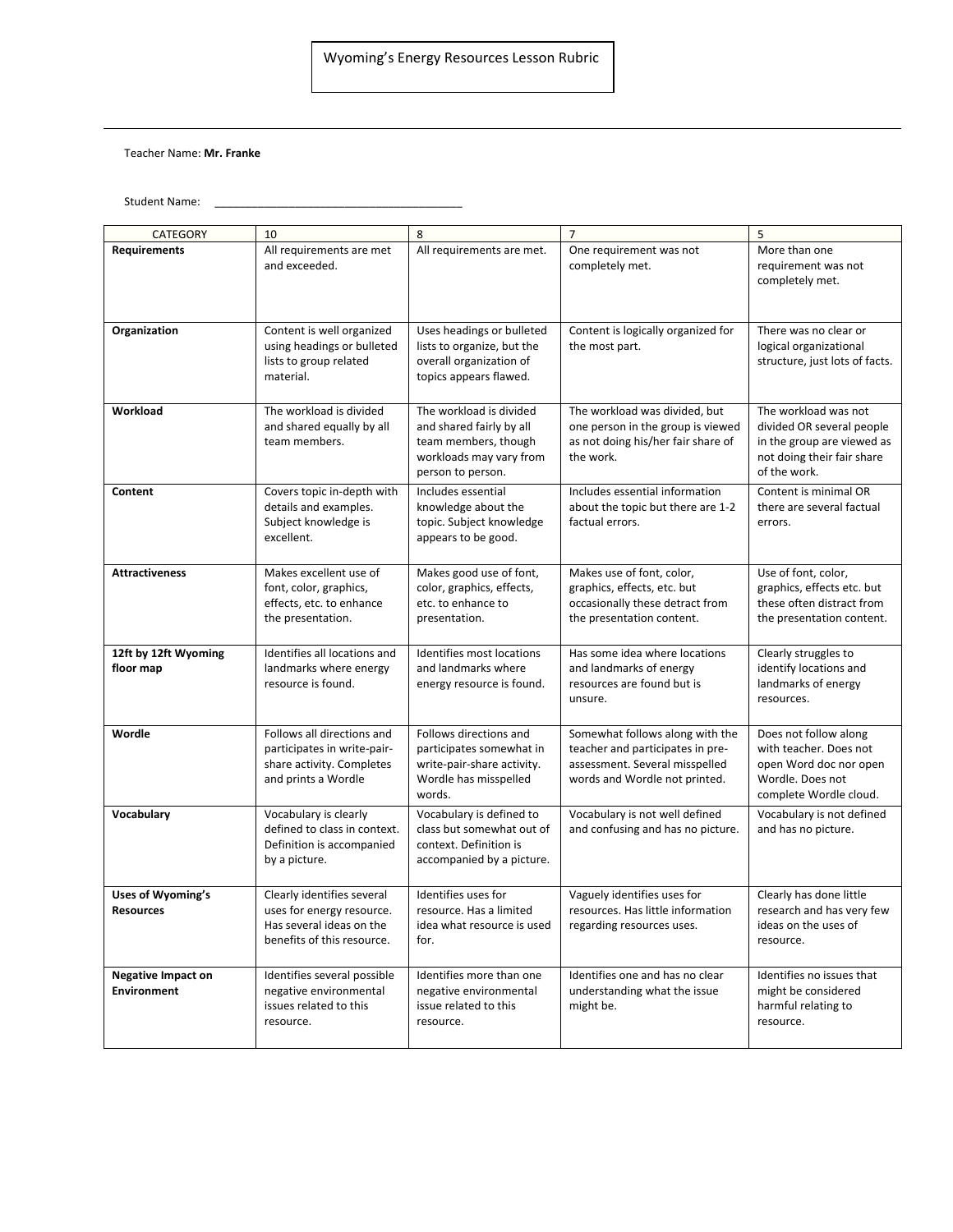# *Extending the Lesson*

*As we concluded the "No More Words" lesson, we visited as a class about how we could go "Beyond Words" We decided to identify at least one controversial issue in the State of Wyoming. There would not be as many restrictions on this extension as on the "No More Words" assignment. We decided we could break up our color groups into smaller groups of two. Our job was to identify some words from the Wyoming Energy Resource Word List that were not talked about in the "No More Words" lesson.* 

*"Beyond Words"- A lesson extension*

*Objective: The students will*

*Identify one current controversial issue and present it to the class.*

*Pairs of students may choose one topic from the terms list and research it as a controversial issue in Wyoming.*

*The group will then present their discoveries to the class in a 5-10 minute discussion.*

*Groups will present their discoveries using a Word doc with their finding projected on the wall. Locations and pictures to be included.*

*Assessment: participants are required that their voices are heard!*

## *Potential topics*

*Fracking Reclamation or lack thereof, Wind Farms and transmission struggles, Mule Deer population, Birds near Wind Farms, Sage Grouse CO2 extraction.*